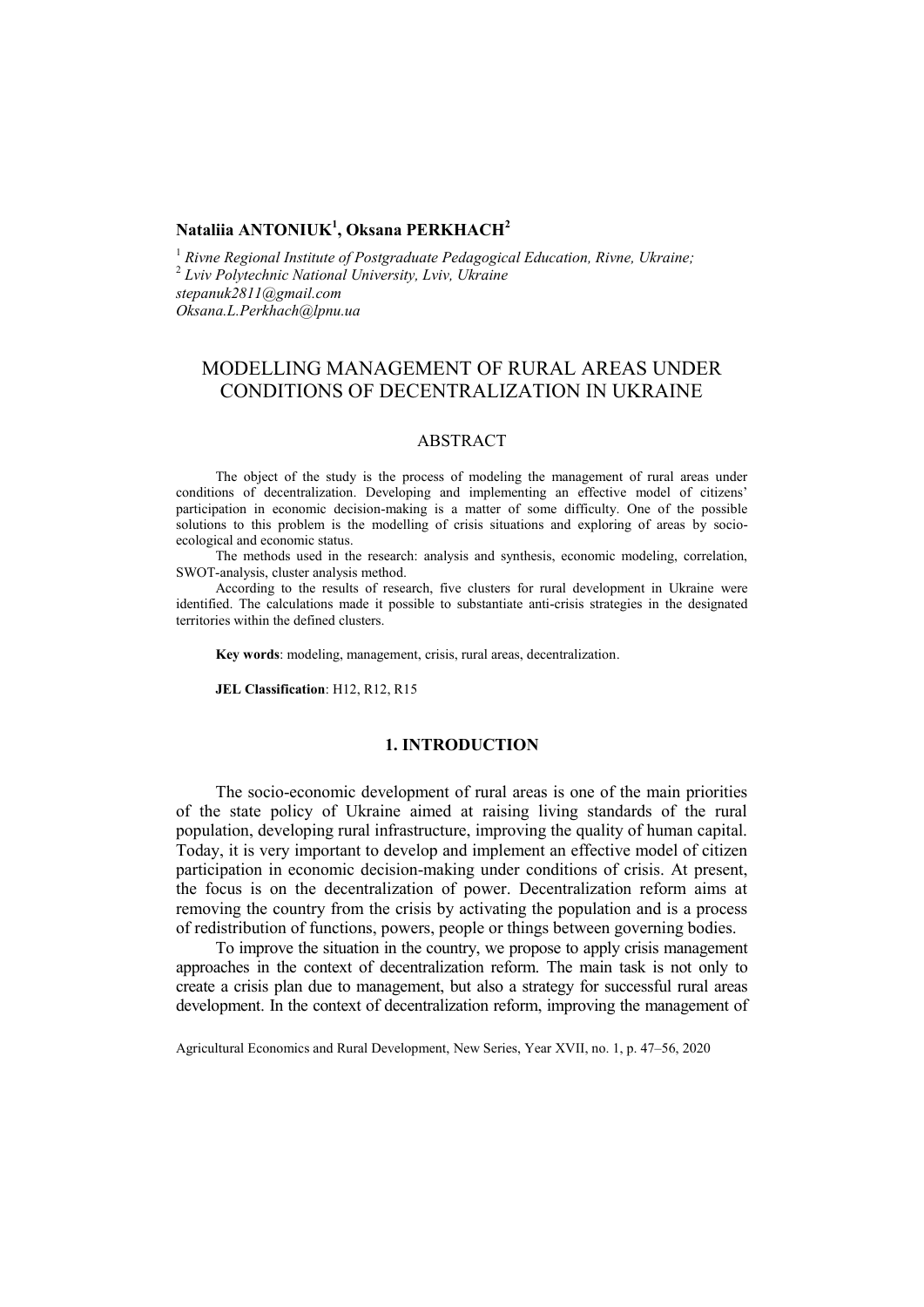rural areas is possible through modeling and forecasting. Therefore, the study of the modeling process in the management of rural areas under decentralization is an urgent problem and needs to be explored.

#### **2. STATE OF KNOWLEDGE**

The research of theoretical and methodological aspects of rural area management was explored by researchers (Antoniuk, 2018; Karkovska, 2015). They proved their definition of crisis management, which foresee the dangers of the crisis, analyze its symptoms, measures to reduce the negative effects of the crisis and use its factors for future development. Fast identification of signs of crisis and creation of appropriate prerequisites for its timely overcoming are considered by the authors of research (Averianov, 2002; Ligonenko, 2004). The definitions and approaches more specifically considered the enterprise level, while the territorial dimension has been ignored.

The current peculiarities of crisis management in the context of crisis emergence and the associated difficulties make it necessary to study approaches to forecasting the processes of economic management in the context of decentralization in rural areas.

Examining the distribution of powers by level, it is proved that budgetary decentralization leads to efficient allocation of resources, in rural areas inclusively (Musgrave, 1959). The theory of decentralization was proved (Oates Wallace *et al*., 2005). Its essence is that in cases where decentralization does not affect the volume of expenditures, the decentralized decision to provide local public goods should be more efficient than centralized, but equal in terms of efficiency. These scholars consider that the central government should play a leading role in the macroeconomic policy of stabilization, income redistribution and provision of national public goods, while local governments should cater for the needs of rural territorial communities. However, this approach leads to budgetary federalization, which has mixed results in world practice. At the same time, the analysis of the experience of individual countries in the field of decentralization proves the presence of positive and negative sides of this process (Baldershame, 2000; Nakonechnyi, 2014). Different approaches to the reformation of individual countries were considered, and an analysis of reformation was carried out (Markvart, 2015; Otola, 2017). However, the trends in the world literature are not sufficiently considered in the Ukrainian situation.

Observations and studies of specific phenomena, experiments, as well as generalization, classification and description of the decentralization effects on the economic development dynamics are analyzed in (Blackburn *et al*., 2005; Bodman *et al*., 2009).

Thus, the results of the analysis suggest that the question remains of the choice of methods for effective management in the context of decentralization in rural areas using modeling.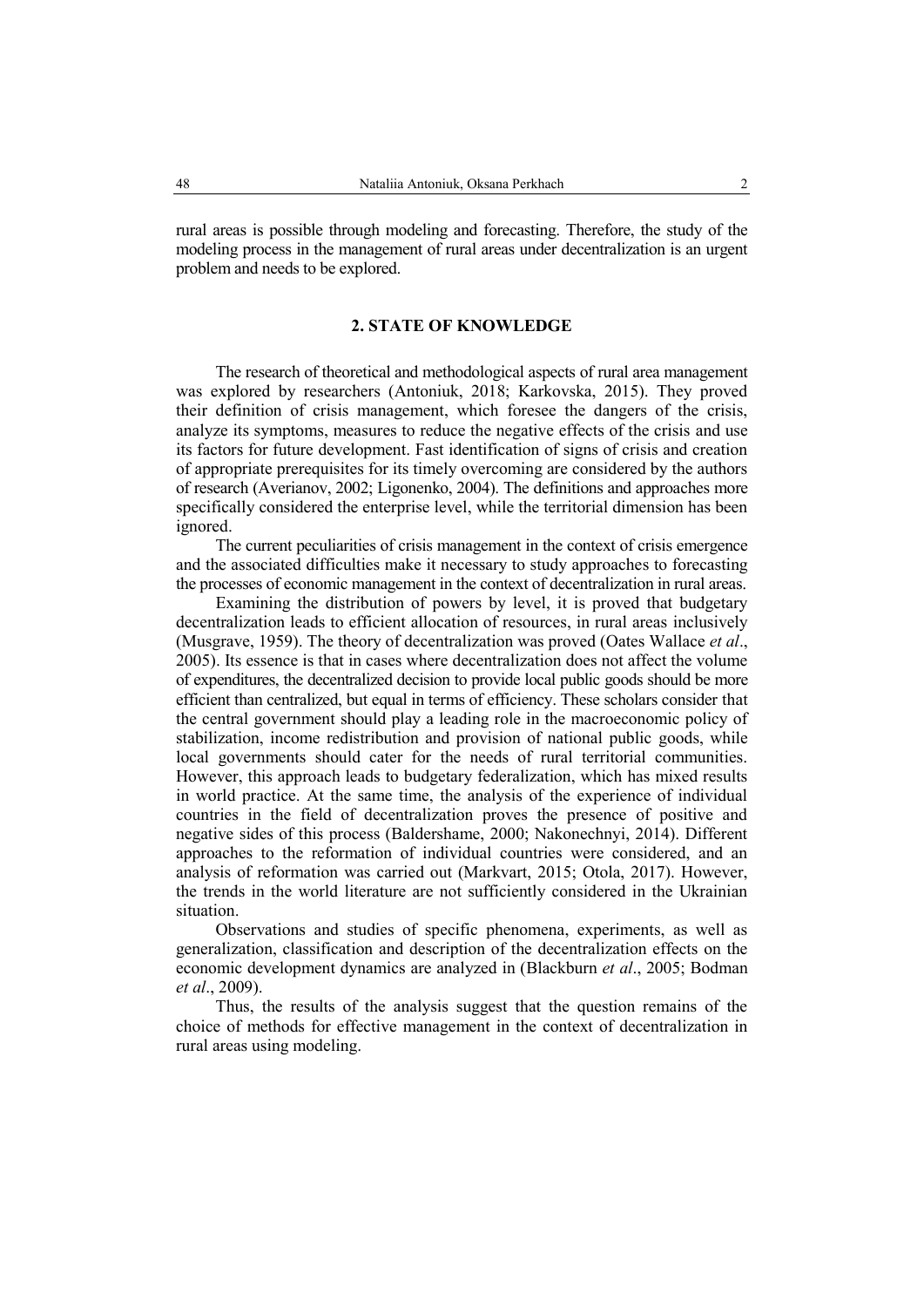#### **3. MATERIAL AND METHOD**

The following methods were used to study rural areas, prevent and overcome crises, and find approaches to management: methods of economic analysis, forecasting, development of anti-crisis programs and investment projects. Methods of studying phenomena (subject, object), division into components are applied; investigation of different parties; identification and analysis of relationships between factors and outcomes.

The object of the study is the process of modeling management of rural areas under decentralization conditions.

The management of territorial objects economy in the context of decentralization lies in its ability, in the process of growing crisis, to restore the effective activity of the economic entity as a microeconomic system based on the mechanism of selforganization, maintenance of a stable internal state and dynamic external environment.

The plural of poorly formalized tasks, which arise in the process of crisis management implementation, predetermines the usage of model support for decisionmaking processes at the development of programs, implementation of mechanisms and measures of the crisis strategy.

The territorial reform of the economy can lead to success in the current conditions of prolonged crisis. An important component of the reform is decentralization, namely the division into united territorial communities. Nowadays this process is in an early stage in Ukraine. One of the problems is that there is not such an experience in Ukraine. Thus, it is necessary to apply modeling to make forecasts based on the developed methods.

The aim of the study is to develop a methodological approach to modeling management of rural areas under decentralization conditions.

To achieve this goal, the following tasks were set: to develop an algorithm for grouping objects according to the level of improvement of rural area management in the context of decentralization; to justify the method of cluster ranking based on taxometric index.

#### **4. RESULTS AND DISCUSSIONS**

The essence of the management of rural areas reflected in the approaches to the restrictions that can be adjusted. For example, internal constraints can be alleviated by changing the management apparatus, rotating it, training, or by improving motivational approaches.

In the purpose of effective action planning, it is recommended to use a forecasting method that incorporates past experience and current assumptions about the object in the direction of identifying it. The result is a visualization of the future that can be used as a basis for further development and identification of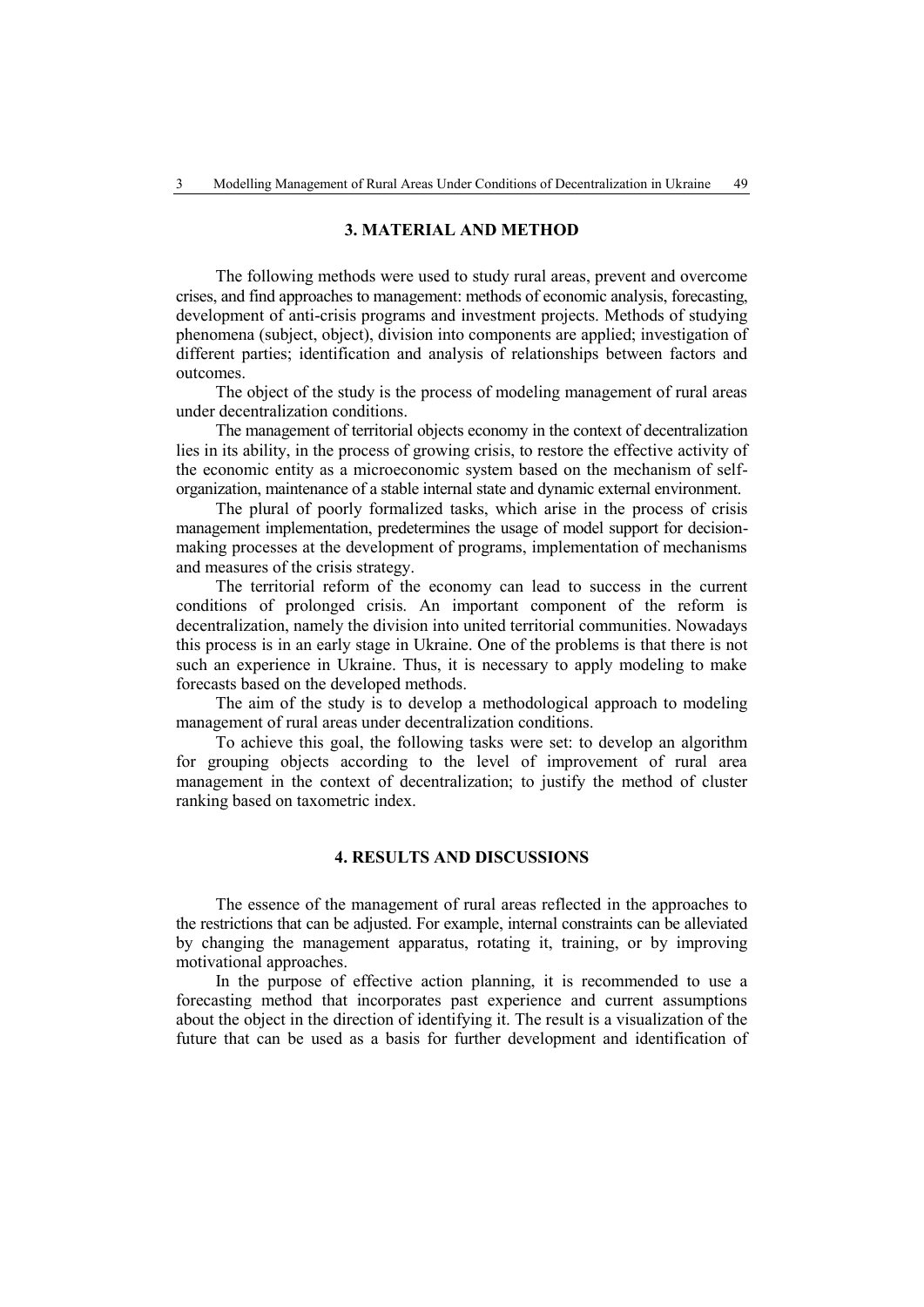planning components. Management forecasting is the elaboration of managed object development models. Modeling methods are used for working out the implementation of forecasting, e.g. approbation of economic, political, social and environmental processes.

Particularly interesting is the forecasting under decentralization conditions. The main task of anti-crisis actions is to increase the socio-economic well-being of the rural population. This is the main aim of the decentralization reform, which addresses the following tasks:

- permanent monitoring of internal and external environment, accumulation and analysis of information for quick response in critical moments;
- quick diagnosis for the identification and elimination of problems in the economic mechanism;
- analysis and control of risks in the financial and economic activities of territorial entities, as well as the development of measures to neutralize and eliminate them;
- reliability of accounting and control systems functioning;
- assessment of completeness and accuracy of accounting data;
- designing a strategy of development for territorial formation, including benchmarking research and coordination of planning of financial and economic activities;
- analysis of deviations of actual indicators from planned;
- developing offers for coordinating plans and removing obstacles to their implementation;
- timely response to identify and develop strengths (manifestation of new opportunities);
- continuous control over the activities of employees in the implementation of budgets, compliance with the established document flow and the performance of functions and powers in accordance with their responsibilities;
- providing advice and information assistance in the planning and development of methodological support of some rural territorial entities;
- conducting internal (external) audit in the implementation of strategic and tactical economic objectives and allocation of grants on this basis.

The economic and social development forecast is a means of substantiating the choice of a certain strategy and taking concrete decisions by the bodies of legislative and executive power, bodies of local self-government on the regulation of socio-economic processes.

In order of effective modeling management of rural areas, it is necessary to take into account the specific features of all regions of Ukraine and analyze the results, taking into account the decentralization reform. Dividing the selected set of territorial objects into clusters using the selection of the most similar elements is suggested. Cluster analysis is a multidimensional statistical procedure, based on the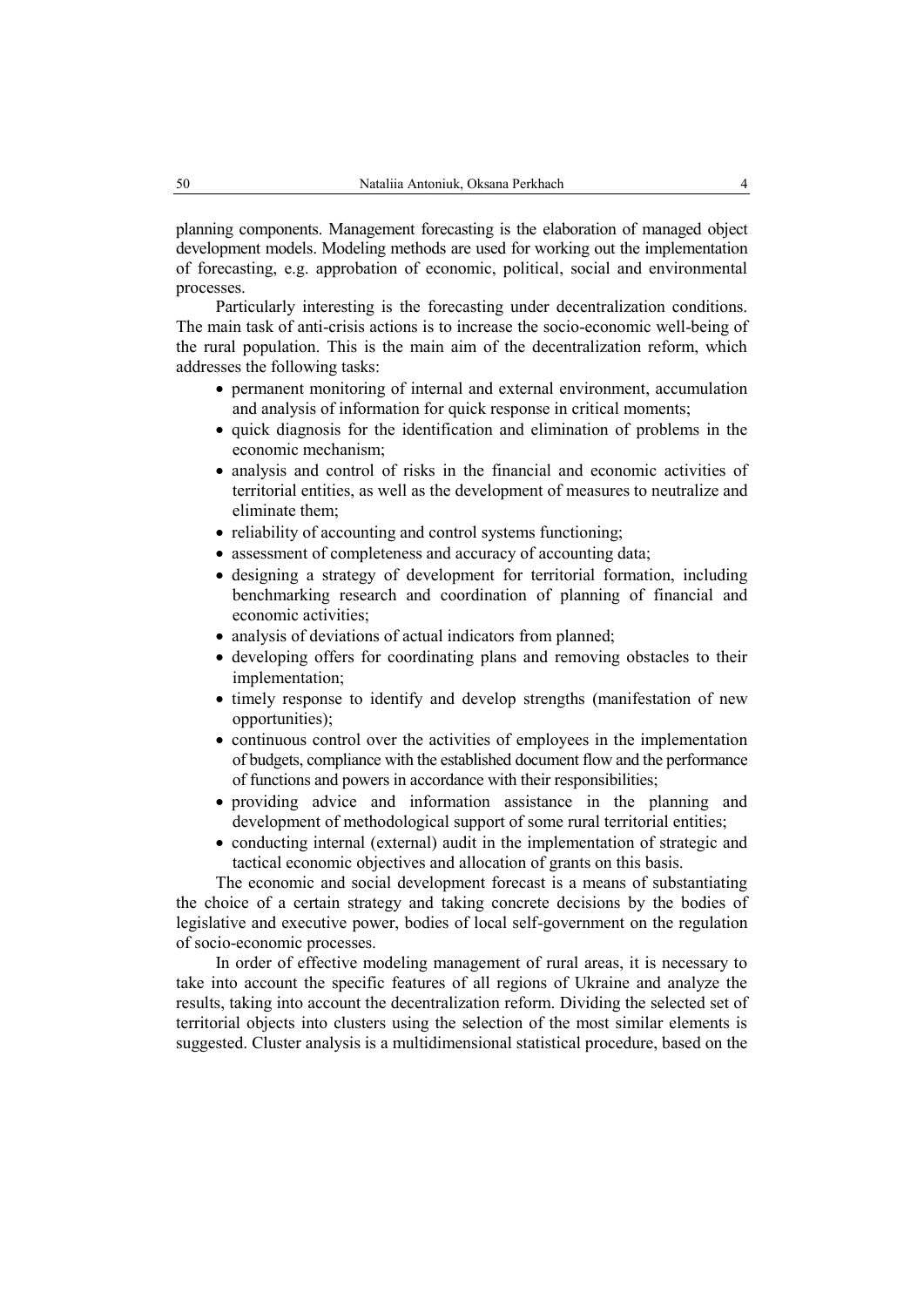collection of information about a sample of object. This method allows arranging objects into relatively homogeneous groups, using several features at a time. This technique is fully suitable for modeling management of territories under conditions of decentralization, while simultaneously taking into account disparate indicators. For this purpose, appropriate indicators are used to characterize a certain degree of similarity across all classification parameters (Nakonechnyi, 2009).

The cluster analysis methods are divided into two groups: hierarchical and non-hierarchical (Katrenko, 2003). Multivariate classification methods are proposed to be used in the research: hierarchical agglomerative methods and *k*-means method. Hierarchical algorithms build a nested partition system. The output of the algorithm is a cluster tree with the root as the entire sample and the leaves as the smallest clusters. Non-hierarchical algorithms only build one object cluster. Hierarchical clustering methods include two categories of algorithms. The first is called agglomeration and starts with a single-element cluster that combines two clusters to build a hierarchy of clusters from the bottom up. The second group (divisive methods) is defined by the method of separation of a large macrocluster, which contains all elements and is divided into two groups, each of them also into two, etc. Thus, cluster hierarchy is generated from top to bottom (Yakymets, 2016).

*K*-means method is to identify a group of data. The input multitude is divided into *k*-group, while minimizing the function that determines the distance as the sum of squared errors. Then the quality of the separation is optimized iteratively. It allows minimizing costs and eliminating crisis by reducing the impact of serious risks in an early stage of crisis management.

Thus, *k*-sectioning can divide the data set of *n* objects into a set of *k*-clusters for which a sequence exists:

1.A centroid is selected based on the *k*-data array.

2.In a cycle, it performs the following actions until it reaches the convergence criterion (Yakymets, 2016):

- selection of k-clusters is formed by assigning each point to the nearest to it centroid;
- redefined centroids;
- the algorithm can use different measures of distance.

In the research, the average data of the State Statistics Service of Ukraine for 2018 were used to carry out and approve the proposed method of cluster analysis.

The results of the analysis were received using STATISTICA program. The studied aggregate of regions is divided into three groups of objects by macro indicators, similar by development characteristics. For the beginning of the classification procedure *k* randomly selected objects are assigned. They are used as benchmarks, in other words the centers of the clusters. Two modifications of the kmeans method are possible. The first one involves the recalculation of the center of gravity of the cluster after each change of its composition and the second – only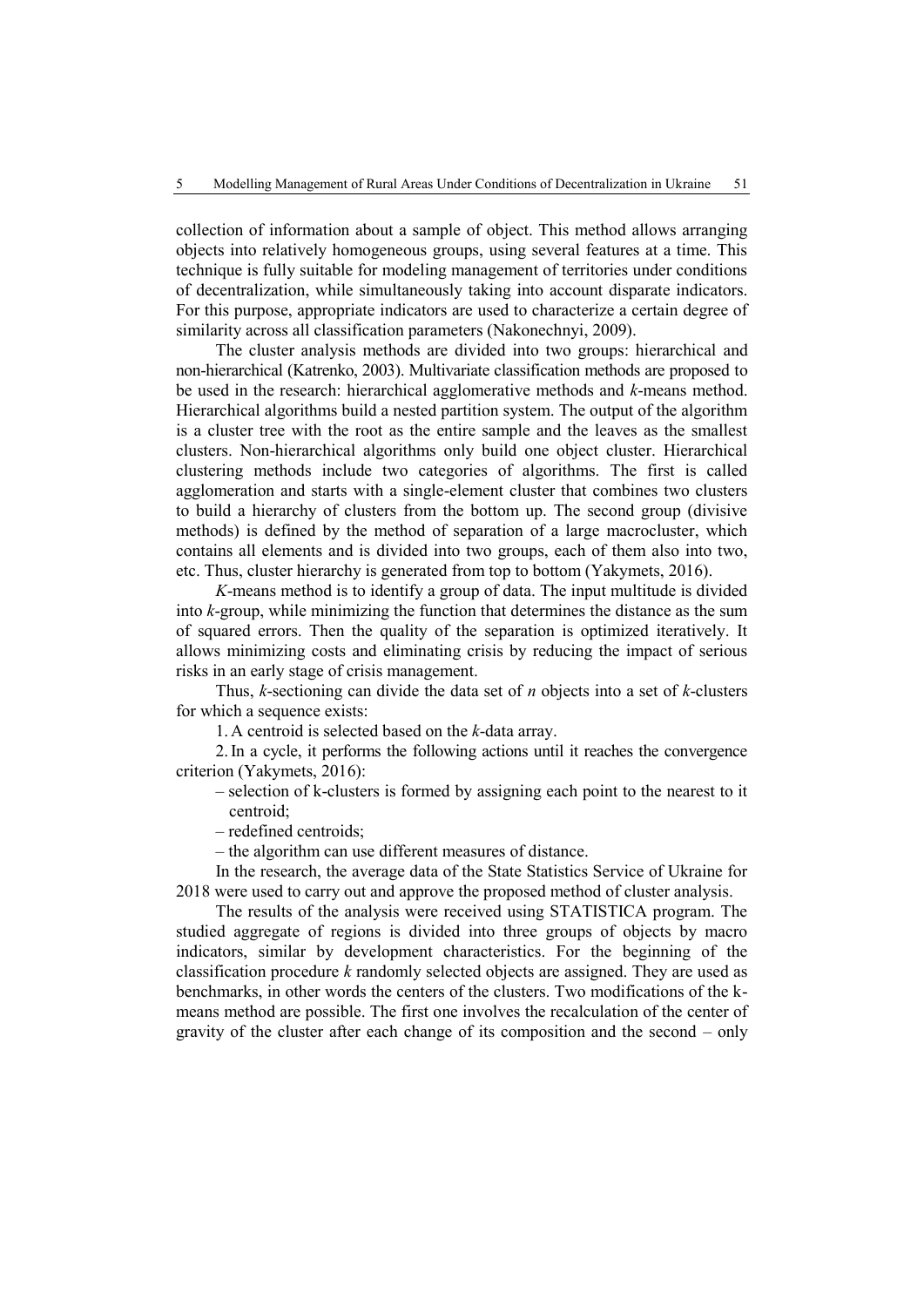after all data has been reviewed. In both other iterative algorithms, this method minimizes the variance within each cluster, but in reality such an optimization criterion is not used (Fedoseev, 2002). The computational procedures of most iterative classification methods are reduced to the following steps (Voinarenko, 2000):

- selection of the number of clusters to which the aggregate has to be divided, the task of initial distribution of objects and determination of the centers of weight of the clusters;
- in accordance with the chosen similarity methods, the new composition of each cluster is determined;
- after a complete review of all objects and their distribution by clusters, their centers of gravity are recalculated.

To find the optimal configuration, we compare the values of the potential cumulative results of all cluster participants in all possible variants, determine the reference configuration that is most beneficial for all participants, and select the optimal cluster composition, focusing on the standard. This problem can be solved by using the taxometric method. It is based on the choice of "reference configuration" and comparison of the optimal parameters (coordinates) of its vector with the corresponding parameters of the vectors of other possible configurations. In other words, finding Euclidean distances by which the ranking of possible cluster structures is carried out: the smallest distance corresponds to the highest position. The principle of this methodic is to represent all the data on the preferred benefits of participating in a cluster in the form of a matrix, where a single row is a vector of the benefits of the configuration option, the coordinates of which are the same values of the aggregate results. Since the parameters of the model of the threecomponent structure have different nature and different values, the normalization of the elements of the matrix is carried out. For this purpose, the original data were replaced with the matrix.

The results of the calculations made it possible to move on to determining the type of anti-crisis strategy that is appropriate for each of the selected clusters. This was done using a graphical zoning method. As a result of the calculations, a rating of possible configurations for the specified clusters was created (Figure 1).

The calculations of the existing potential of rural areas of the country and the identified priorities for future development and the possibility of crises in the conditions of decentralization testify to their further functioning. Probable imagination of the main trends of further changes over time is received, focusing on initial values. Developing an effective strategy for managing crisis processes in different clusters requires a comprehensive approach to solve the economic, social and ecological problems that directly affect and determine their status and future prospects.

The areas helping to make choice of the strategy are defined on the graphical matrix for each of the clusters (Figure 1):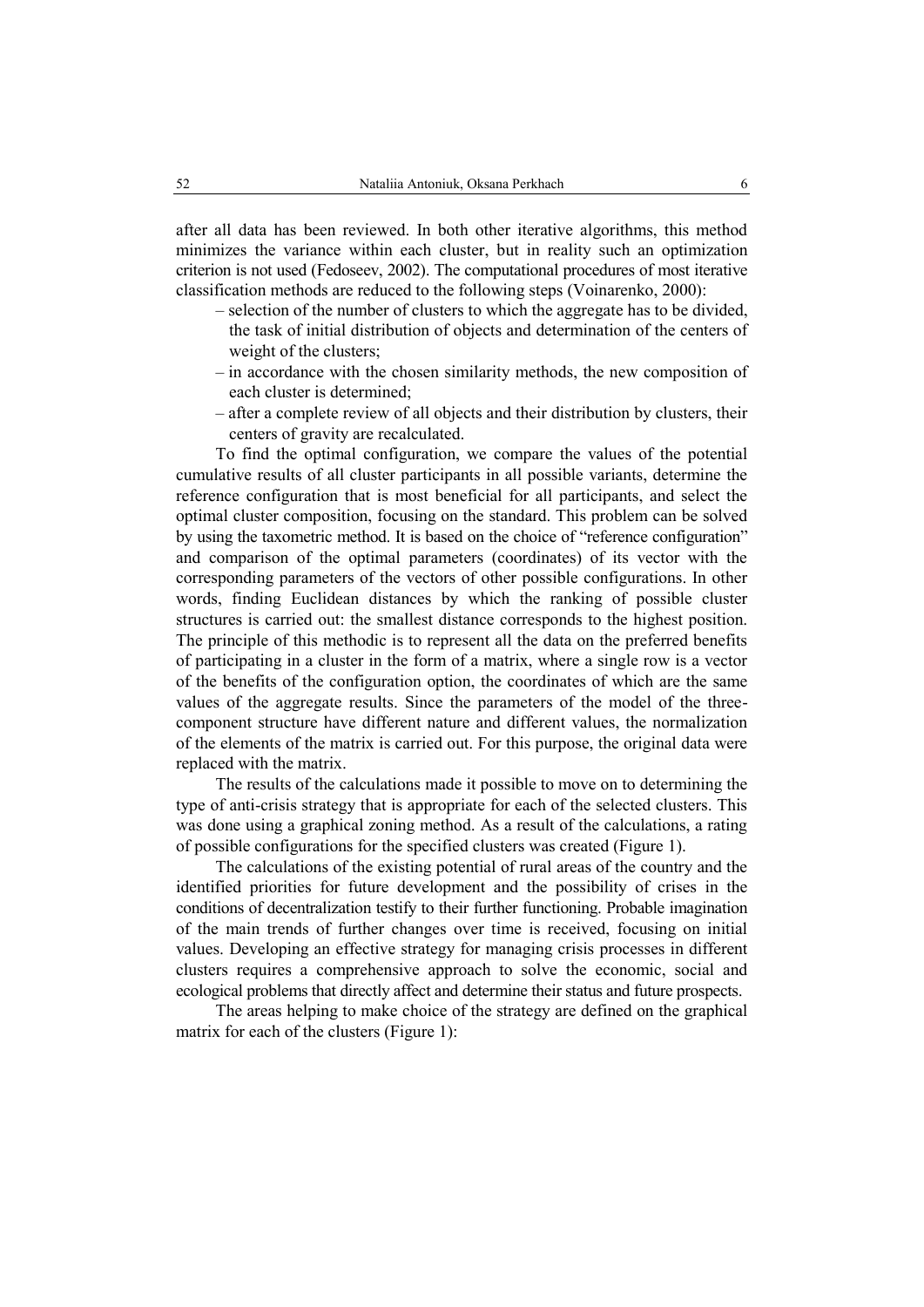- cluster I covers two zones H and L, which indicates the feasibility of developing and implementing basic crisis prevention strategies;
- cluster II two zones G and H, which proves the necessity for implementation of action strategies;
- $-$  cluster III zones D, F and K, which is related to the importance of focusing on development strategies;
- cluster IV zones B, C, D, determines the implementation of basic crisis exit strategies;
- cluster V two zones A and B, indicating the necessity to develop resource providing strategies.

The performed calculations allow justifying the necessary anti-crisis strategies in the fixed territories within the clusters defined. Developing their proof requires more detailed study, so let us focus on cluster V as one that needs more specific attention (Table 1).



Figure 1. Graphical matrix for determining the type of anti-crisis strategy.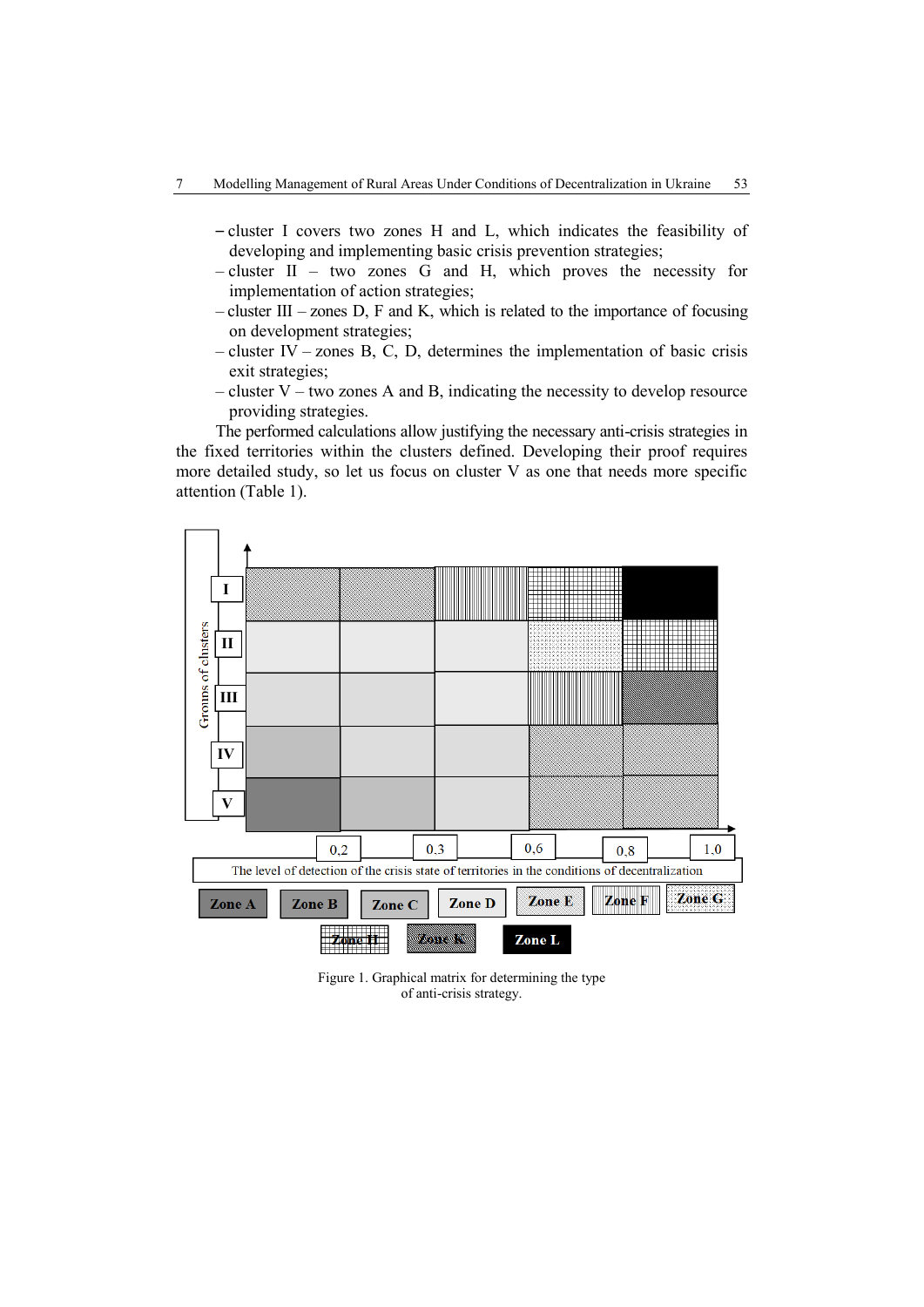#### *Table 1*

SWOT matrix for V cluster

| Object                   | <b>Strengths</b>                                                                                                                                                                                                                                                                                                                                                                                                                                                                                                                                                                                                                                                         | Weaknesses                                                                                                                                                                                                                                                                                                                                                                                                                                                                                                                                                                                                                                                                                                                                         |
|--------------------------|--------------------------------------------------------------------------------------------------------------------------------------------------------------------------------------------------------------------------------------------------------------------------------------------------------------------------------------------------------------------------------------------------------------------------------------------------------------------------------------------------------------------------------------------------------------------------------------------------------------------------------------------------------------------------|----------------------------------------------------------------------------------------------------------------------------------------------------------------------------------------------------------------------------------------------------------------------------------------------------------------------------------------------------------------------------------------------------------------------------------------------------------------------------------------------------------------------------------------------------------------------------------------------------------------------------------------------------------------------------------------------------------------------------------------------------|
| The internal environment | - availability of resource potential;<br>- availability of production potential;<br>- availability of raw material base;<br>- availability of skilled labor<br>resources;<br>- production of export products;<br>- the presence of cultural heritage.                                                                                                                                                                                                                                                                                                                                                                                                                    | - unstable situation (border area);<br>- significant external migration;<br>- high death rate;<br>- high level of unemployment;<br>- production volumes do not meet the potential;<br>- a high degree of fixed assets and infrastructure<br>deterioration and obsolescence;<br>- social and ecological risks;<br>- significant territorial imbalance of socio-<br>economic development of rural areas;<br>- low level of real incomes of the population in<br>rural areas;<br>- low level of using alternative energy sources,<br>which causes energy dependence;<br>- rural budgets are subsidized;<br>- high level of shadow economy;<br>- poor quality of management in different<br>spheres of economy;<br>- lack of interregional partnership |
| Object                   | <b>Opportunities, prospects</b>                                                                                                                                                                                                                                                                                                                                                                                                                                                                                                                                                                                                                                          | <b>Threats</b>                                                                                                                                                                                                                                                                                                                                                                                                                                                                                                                                                                                                                                                                                                                                     |
| The external environment | - active implementation of anti-crisis<br>public-private partnership;<br>- implementation of anti-corruption<br>legislation;<br>- increasing the capacity of local<br>authorities in the context of<br>decentralization;<br>- creating a favorable investment<br>climate;<br>- implementation of energy and<br>resource efficiency policy;<br>- reconstruction of infrastructure;<br>- economic recovery from the point<br>of view of sustainable development;<br>- expansion of production;<br>- support for the development of<br>small and medium-sized businesses;<br>- reduction of unemployment;<br>- raising the population living<br>standard;<br>- life safety. | - lack of development stabilization policy;<br>- unstable political, economic and social<br>situations, also because of hostilities;<br>- corruption in power and judicial structures,<br>control bodies, difficulties of permitting and<br>approval procedures;<br>- instability of national currency, continuation<br>of inflationary processes;<br>- a large number of people unable to work;<br>- lack of renewed production that can provide<br>working places;<br>- energy-intensive production;<br>- increased labor migration, loss of intellectual<br>and cultural elite;<br>- significant natural reduction of the working-<br>age population;<br>- legislative non-regulation of legalization of<br>the natural resources usage.        |

The following strategic approaches for rural areas are suggested:

1. Strategic priority of economic development: reforming territories, updating authority; development of public-private partnerships, creation of rural communities, etc.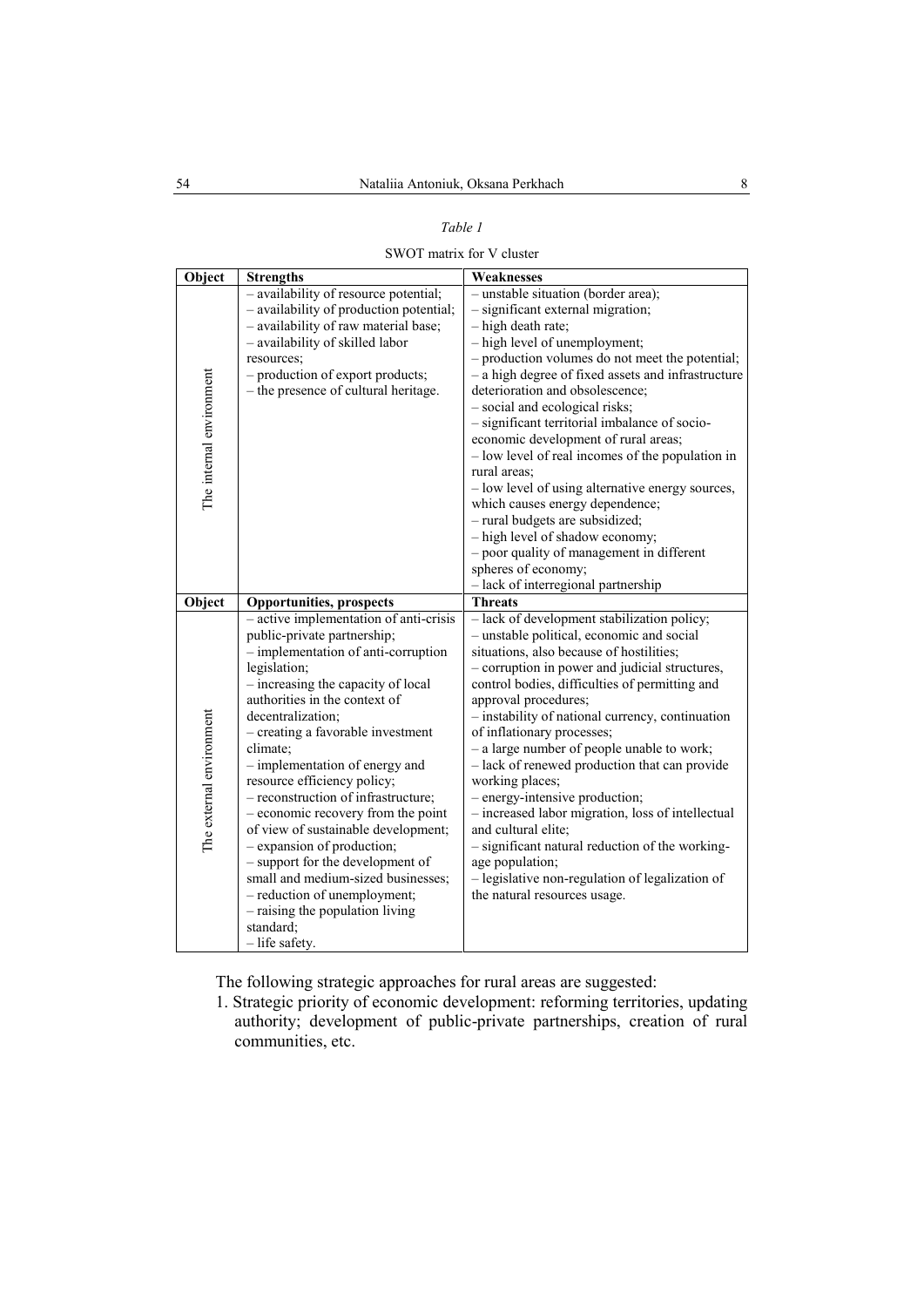- 2. Strategic priority of social development: stabilization of economic and social situations, demographic reforms, solving problems concerning unemployment in rural areas, equalizing levels of development of the countryside, promotion of development of small and medium-sized businesses, guarantee of security, etc.
- 3. Strategic priority of ecological development: improvement of legislative and regulatory framework for the use of environment and natural resources in rural areas, launching of environmentally safe and waste-free production, improvement of ecological education, etc.

Implementation of any of the priority areas of the anti-crisis strategy for rural areas requires the development and implementation of appropriate programs. It allows to put into practice the offered suggestions and to use the anti-crisis measures in accordance with the general problems and taking into account the peculiarities of managing the rural and territorial community.

### **5. CONCLUSIONS**

- 1. The algorithm of grouping objects according to the level of improvement of management of rural areas in the conditions of decentralization has been developed, which, unlike the existing ones, takes into account the positive effect of the anti-crisis actions carried out. We can argue that taking into account social, environmental and economic parameters significantly influences the result of grouping of objects and determines the direction of anti-crisis actions.
- 2. The methodology of cluster ranking based on taxometric index is substantiated. It helps to find the most problematic territories. Unlike the existing ones, this method takes into account the indicator of the crisis situation of territories and allows analyzing the status of the integrated territorial object. A risk factor was introduced to identify the crisis situation of territories under decentralization conditions.
- 3. According to the research, a SWOT analysis was carried out and an anticrisis strategy was proposed. An effective crisis management strategy in rural areas is provided with a comprehensive approach to solve the economic, social and ecological problems that directly affect and determine their status and future prospects.

#### **REFERENCES**

<sup>1.</sup> Antoniuk N., (2018), *Decentralization and crisis management: communication, approaches, tools*, in: Scientific Bulletin of Mukachevo State University. Series: Economics.

<sup>2.</sup> Averianov V., (2002), *Administrative reform and legal science*, in: Law of Ukraine.